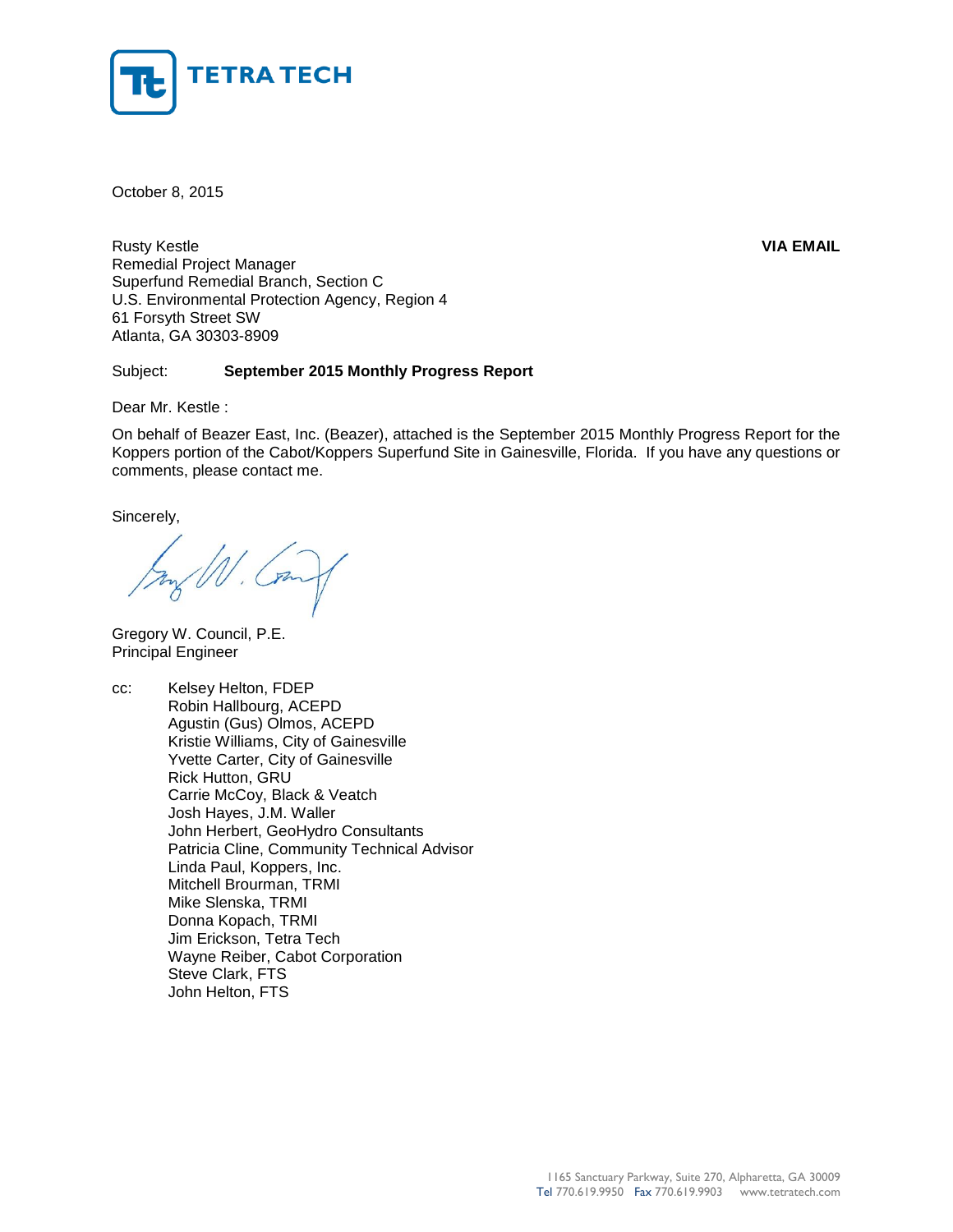#### **September 2015 MONTHLY PROGRESS REPORT Cabot/Koppers Superfund Site Gainesville, Florida**

# **1. Compliance Actions:**

- Beazer's Operation and Maintenance (O&M) Contractor performed routine treatment plant O&M services for the groundwater extraction and pretreatment system.
- Remedial Design and Remedial Action activities are presently being conducted.

## **2. Sampling/Test Results and Data:**

- Instantaneous flow rates and totalizer volumes were measured in each extraction well.
- Note that ISGS injections affect the NAPL recovery amounts presented below. See Section 3 and Tables 1 and 2.
- The bi-weekly passive NAPL recovery program continues at Upper Hawthorn monitoring wells: 0.6 gallons of NAPL were removed from Upper Hawthorn wells during the past month (2 recovery events). Note that no recovery was conducted at HG-11S and HD-15S due to the ISGS operations. A total of 598.71 gallons have been removed since the start of the NAPL recovery program on June 19, 2004. Table 1 provides details of the NAPL recovery volumes by well and date.
- In addition, NAPL was removed from the temporary injection point (TIP) installed in the Former Drip Track Area (Table 2). Two NAPL recovery events were conducted during the month, resulting in a total of 0.6 gallons removed. Note that NAPL was not collected from the remainder of the TIPs due to ISGS operations in the Former Process Area.
- NAPL was not removed from five Upper Hawthorn recovery wells installed in the Former Process Area as part of the ISGS program due to the active ISGS operations.
- A total of 3,659,990 gallons of groundwater were recovered by the Surficial Aquifer drains and extraction well system (both Surficial Aquifer and UFA) during the past month (system run time of 720 hours). The average recovery rate for the month was approximately 84.72 gallons per minute (gpm). The recovery for each component is listed below.
	- Surficial Aquifer
		- Perimeter Extraction Wells: 647,049 gallons
		- Former North Lagoon Drain: 445,850 gallons (estimated from 9/1-9/8/15)
		- Former Drip Track Drain: 505,270 gallons
		- Former Process Area Drain: 0 gallons (Inactive due to ISGS operations)
		- Former South Lagoon Drain: 415,080 gallons
	- Upper Floridan Extraction Wells
		- FW-6: 28,170 gallons
		- FW-21B: 167,908 gallons
		- FW-31BE: 951,990 gallons
		- FW-32BE: 498,673 gallons

Approximately 368.8 million gallons have been recovered from the Surficial Aquifer extraction wells and four drains since the start of the Surficial Aquifer containment system in January 1995.

For the month, the total volume of water treated and discharged to the GRU wastewater system was 2,015,000 gallons. The remaining portion of the water, from Upper Floridan Aquifer wells, was treated and used for on-Property irrigation.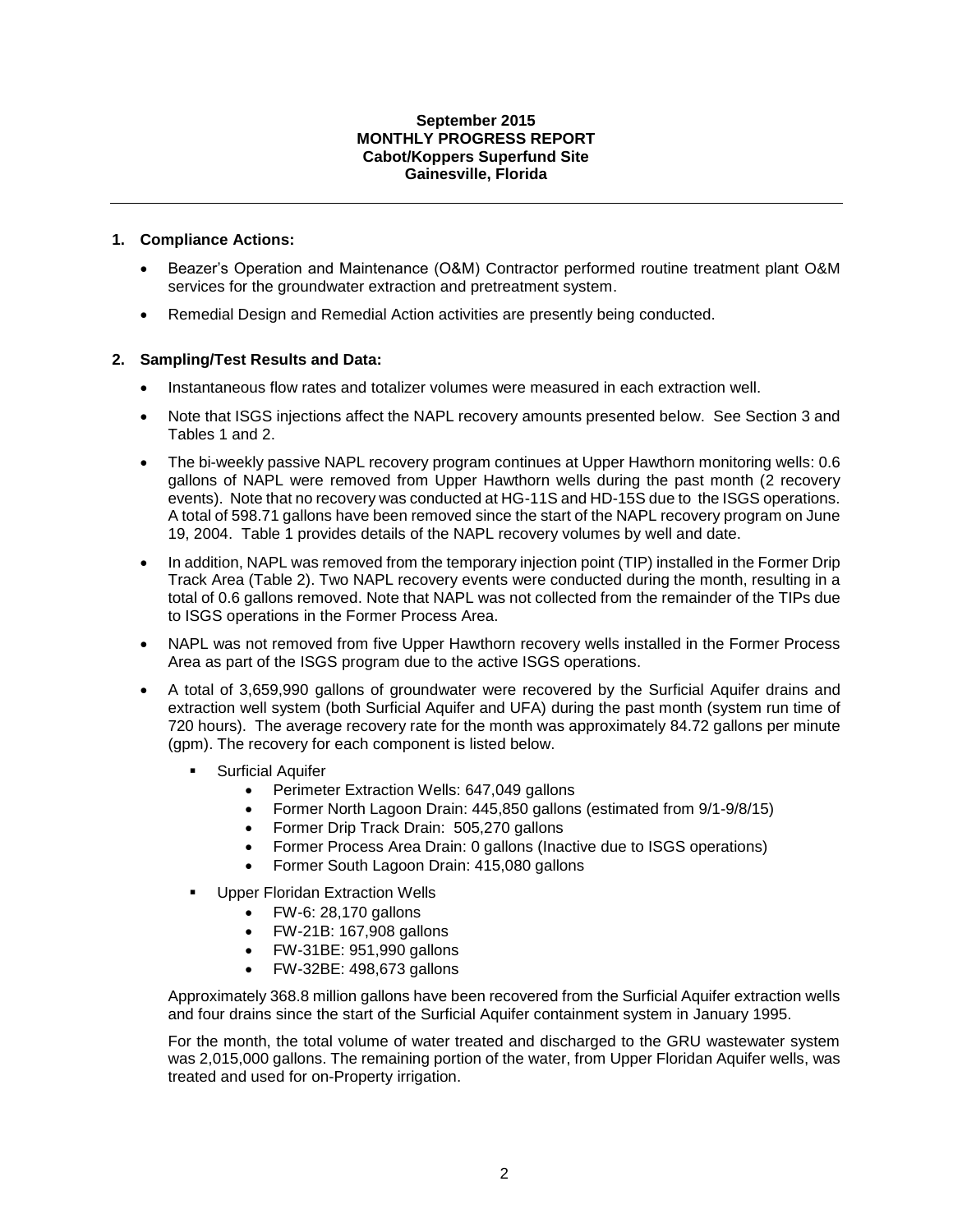The Former South Lagoon groundwater drain pumps were turned off for approximately 4 hours to pump and clean clarifiers and to treat backwash water. The Process Area pumps were turned off on July 13, 2015 at the start of the ISGS injection.

# **3. Plans, Reports, Deliverables and Procedures Completed:**

- ISGS injection started on July 9, 2015 and were completed on September 23, 2015.
- Letter regarding "*Field Test of Organoclay Addition to ISGS Injectate*" was submitted September 15, 2015.
- Remedial Design/Remedial Action Status Update Meeting (EPA/Beazer) September 15, 2015.
- Design Track 2 pre-design investigation field tasks began September 28, 2015.
- Periodic maintenance checks and inspections.
- Treatment-plant component maintenance and repair as needed (caustic pump, carbon vessel gaskets and gauges, sludge pump diverter valve, bag filter vessel).
- Replaced translator on North Lagoon flow meter (was inoperable from Aug 27, 2015 to Sept 9, 2015).
- Irrigation Breakthrough and TSE sampling on Sept 9, 2015.
- Stormwater Sampling on Sept 16-17, 2015.
- On-property irrigation using treated groundwater from FW-6, FW-21B, FW-31BE, and FW-32BE.

#### **4. Upcoming Actions:**

- NAPL collection at Upper Hawthorn monitoring wells: bi-weekly,except in active ISGS areas.
- NAPL collection at temporary Upper Hawthorn ISGS injection points: bi-weekly, with modifications during ISGS injections.
- Routine inspection, operation, maintenance, and monitoring.
- Third quarter sampling event: November 30 December 4, 2015.

#### **5. Schedule Status:**

• The current remedial design schedule is attached.

#### **6. Plan/Schedule Modifications:**

Minor modifications were made to the project schedule.

#### **7. Community Involvement:**

Future community involvement activities will be coordinated with EPA.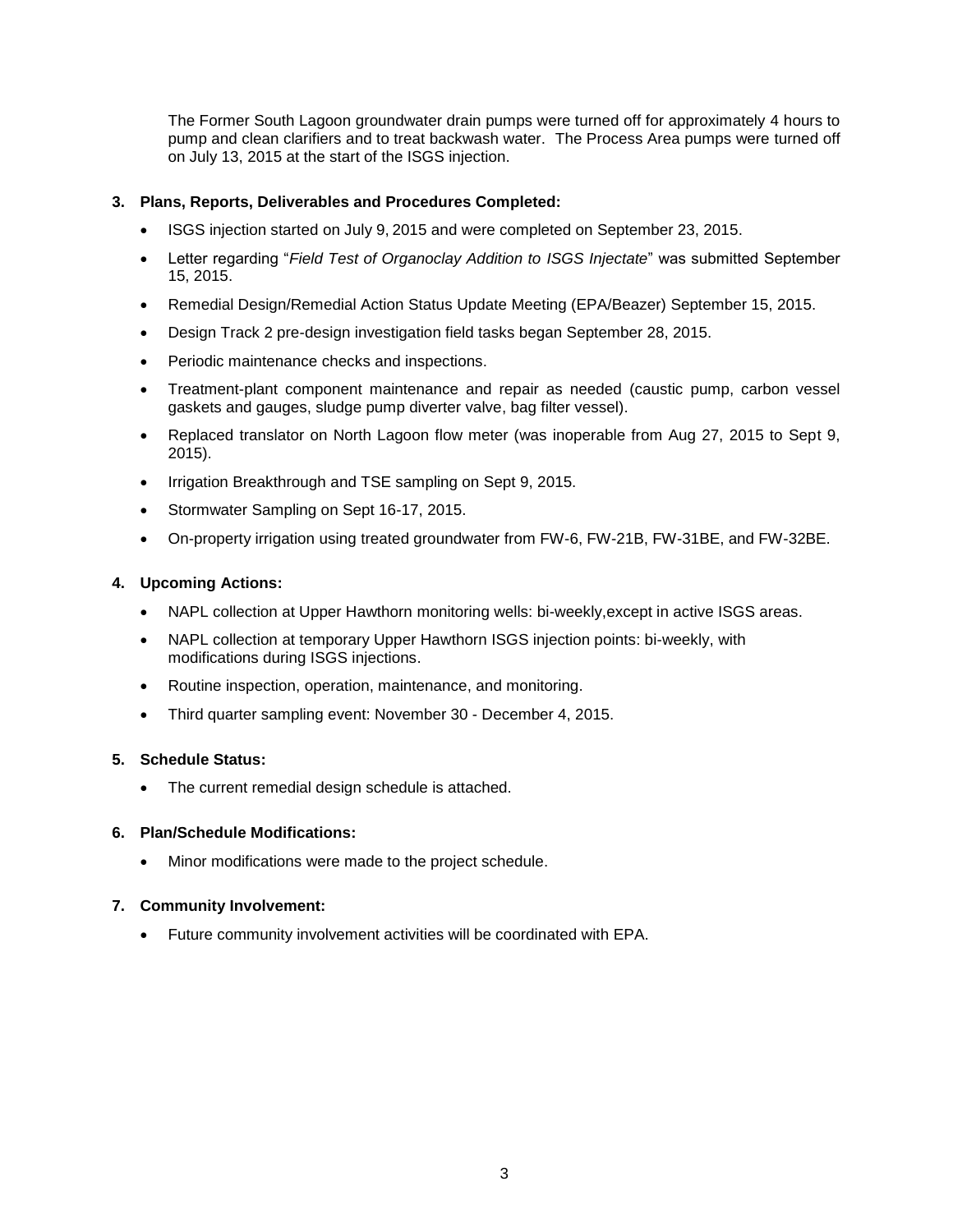| Well ID             | Total Last Month (gal)<br>(2 events) | DNAPL Volume (gal) | DNAPL Volume (gal) | Total This Month (gal) |  |
|---------------------|--------------------------------------|--------------------|--------------------|------------------------|--|
|                     | August 2015                          | 9/3/2015           | 9/17/2015          | September 2015         |  |
| $HG-9S$             | 0                                    | Stain              | Stain              | 0                      |  |
| <b>HG-10S</b>       | 0                                    | Stain              | Stain              | 0                      |  |
| <b>HG-10D</b>       | 0                                    | <b>Stain</b>       | <b>Stain</b>       | 0                      |  |
| <b>HG-11S</b>       | 0                                    | $\star$            | $\star$            | 0                      |  |
| <b>HG-12S</b>       | 0.6                                  | 0.3                | 0.3                | 0.6                    |  |
| <b>HG-12D</b>       | 0                                    | <b>ND</b>          | ND.                | 0                      |  |
| <b>HG-15S</b>       | 0                                    | $\star$            | $\star$            | 0                      |  |
| <b>HG-16S</b>       | 0.15                                 | Stain              | Stain              | 0                      |  |
| <b>HG-16D</b>       | 0                                    | Stain              | <b>Stain</b>       | $\Omega$               |  |
| <b>MW-22B</b>       | 0                                    | Stain              | <b>Stain</b>       | 0                      |  |
| Total               | 0.75                                 | 0.3                | 0.3                | 0.6                    |  |
| Cumulative<br>Total | 598.11                               |                    |                    | 598.71                 |  |

# **Table 1. DNAPL Recovery - Hawthorn Group Monitoring Wells**

ND - No DNAPL Detected

\* Not collected due to active ISGS injections in the area.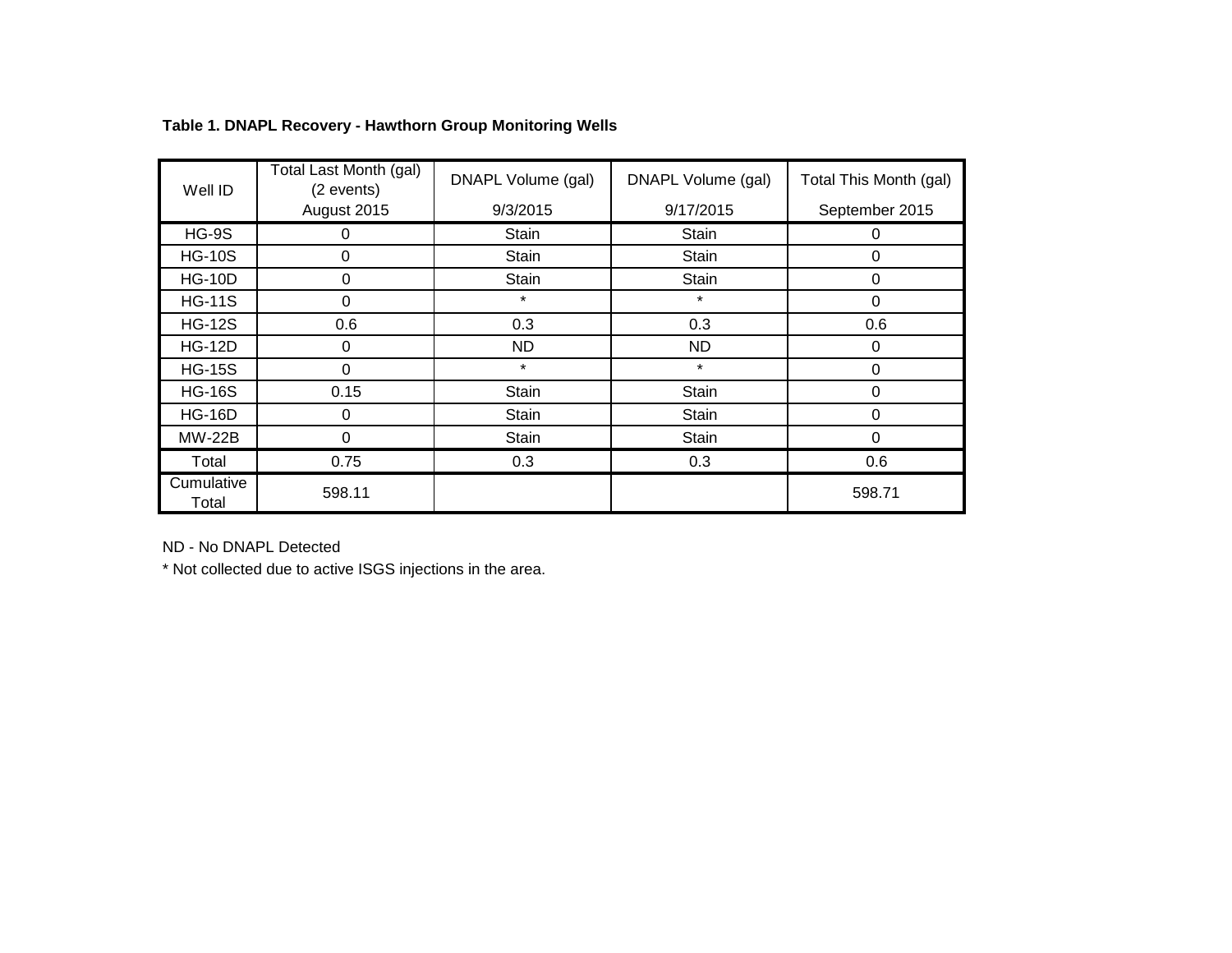| Table 2. DNAPL Recovery Temporary Injection Points (TIPs) |  |  |  |  |  |  |
|-----------------------------------------------------------|--|--|--|--|--|--|
|-----------------------------------------------------------|--|--|--|--|--|--|

| Well ID    | Total Last Month (gal)<br>(2 events) | DNAPL Volume (gal) | DNAPL Volume (gal) | Total This Month (gal) |
|------------|--------------------------------------|--------------------|--------------------|------------------------|
|            | August 2015                          | 9/9/2015           | 9/23/2015          | September 2015         |
| 220N/180E  | 2.3                                  | $\star$            | $\star$            | $\boldsymbol{0}$       |
| 280N/380E  | $\mathbf 0$                          | $\star$            | $\star$            | $\overline{0}$         |
| 300N/180E  | $\mathbf 0$                          | $\star$            | $\star$            | $\mathbf 0$            |
| 300N/420E  | $\mathbf 0$                          | $\star$            | $\star$            | $\mathbf 0$            |
| 320N/220E  | $\mathbf 0$                          | $\star$            | $\star$            | $\boldsymbol{0}$       |
| 320N/300E  | $\mathbf 0$                          | $\star$            | $\star$            | $\mathbf 0$            |
| 340N/340E  | $\boldsymbol{0}$                     | $\star$            | $\star$            | $\mathbf 0$            |
| 360N/280E  | $\mathbf 0$                          | $\star$            | $\star$            | $\mathbf 0$            |
| 380N/340E  | $\mathbf 0$                          | $\star$            | $\star$            | $\boldsymbol{0}$       |
| 400N/380E  | $\mathbf 0$                          | $\star$            | $\star$            | 0                      |
| 460N/340E  | $\mathbf 0$                          | $\star$            | $\star$            | $\mathbf 0$            |
| 420N/345E  | $\mathbf 0$                          | $\star$            | $\star$            | 0                      |
| 220N/340E  | $\boldsymbol{0}$                     | $\star$            | $\star$            | $\mathbf 0$            |
| 240N/380E  | $\mathbf 0$                          | $\star$            | $\star$            | 0                      |
| 340N/180E  | $\mathbf 0$                          | $\star$            | $\star$            | 0                      |
| 320N/140E  | $\mathbf 0$                          | $\star$            | $\star$            | 0                      |
| 300N/260E  | $\mathbf 0$                          | $\star$            | $\star$            | $\mathbf 0$            |
| 360N/140E  | $\mathbf 0$                          | $\star$            | $\star$            | 0                      |
| 400N/140E  | $\mathbf 0$                          | $\star$            | $\star$            | 0                      |
| 200N/220E  | 0.9                                  | $\star$            | $\star$            | $\overline{0}$         |
| 280N/220E  | $\boldsymbol{0}$                     | $\star$            | $\star$            | $\boldsymbol{0}$       |
| 360N/220E  | $\boldsymbol{0}$                     | $\star$            | $\star$            | $\mathsf 0$            |
| 280N/300E  | $\mathbf 0$                          | $\star$            | $\star$            | $\mathbf 0$            |
| 360N/380E  | $\mathbf 0$                          | $\star$            | $\star$            | $\mathbf 0$            |
| 507N/260E  | $\mathbf 0$                          | $\star$            | $\star$            | $\mathbf 0$            |
| Drip Track | 0.5                                  | 0.3                | 0.3                | 0.6                    |
| Total      | 3.7                                  |                    |                    | 0.6                    |

NP - Not Pumped

\* Not collected due to active ISGS injections in the area.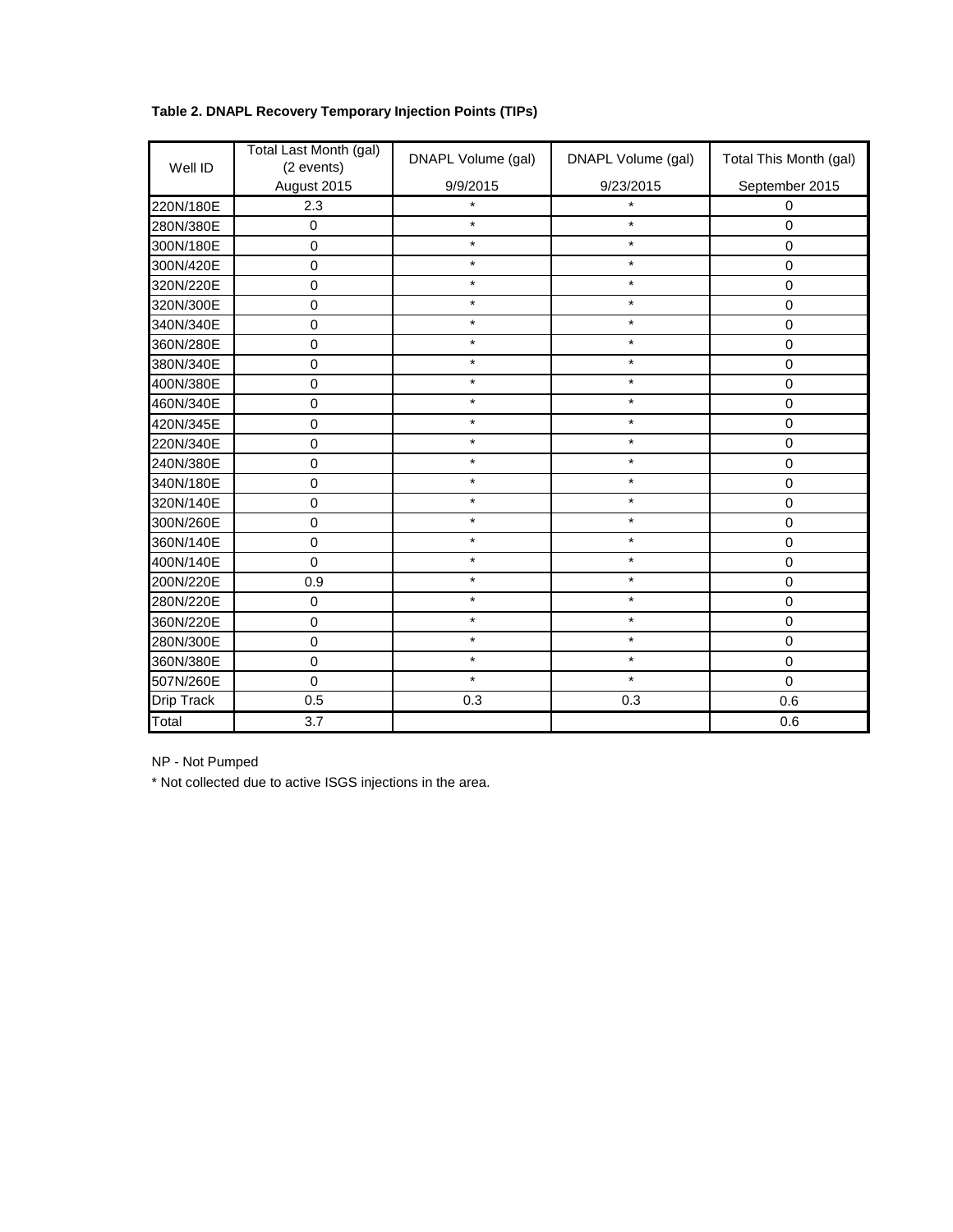|                             |                                                                                                   |                                           |                          |                                        | <b>GAINESVILLE REMEDIAL DESIGN</b>                                                                                                                                                                                                                                           |
|-----------------------------|---------------------------------------------------------------------------------------------------|-------------------------------------------|--------------------------|----------------------------------------|------------------------------------------------------------------------------------------------------------------------------------------------------------------------------------------------------------------------------------------------------------------------------|
| ID                          | WBS Task Name                                                                                     | Duration Predecessors                     | Start                    | Finish                                 | 2013<br>2014<br>2017<br>2018<br>2015<br>2016<br>tr 4   Qtr 1   Qtr 2   Qtr 3   Qtr 4   Qtr 1   Qtr 2   Qtr 3   Qtr 4   Qtr 1   Qtr 2   Qtr 3   Qtr 4   Qtr 1   Qtr 2   Qtr 4   Qtr 1   Qtr 3   Qtr 4   Qtr 1   Qtr 2   Qtr 3   Qtr 4   Qtr 1   Qtr 2   Qtr 3   Qtr 4   Qtr 1 |
|                             | 1 Consent Decree for RD/RA                                                                        | 23.8 wks                                  |                          | Thu 2/7/13 Wed 7/24/13                 |                                                                                                                                                                                                                                                                              |
| $\overline{2}$<br>1.1       | US DOJ Lodges Donsent Decree with Court                                                           | 0 days                                    | Thu 2/7/13               | Thu 2/7/13                             |                                                                                                                                                                                                                                                                              |
| 3<br>1.2                    | <b>Public Comment on Consent Decree</b>                                                           | 4.6 wks                                   | Wed 2/13/13              | Fri 3/15/13                            |                                                                                                                                                                                                                                                                              |
| 4<br>1.3                    | Beazer Submittal: Project Coordinators, Supervising Contractor,<br><b>Quality Management Plan</b> | 0 days                                    | Fri 2/15/13              | Fri 2/15/13                            | $\bullet$                                                                                                                                                                                                                                                                    |
| $5^{\circ}$<br>1.4          | <b>Court Enters Consent Decree Final</b>                                                          | 0 days                                    | Tue 7/9/13               | Tue 7/9/13                             |                                                                                                                                                                                                                                                                              |
| 6<br>1.5                    | EPA Issues Authorization to Proceed with Remedial Design                                          | 0 days                                    |                          | Wed 7/24/13 Wed 7/24/13                |                                                                                                                                                                                                                                                                              |
| $\overline{7}$              |                                                                                                   |                                           |                          |                                        |                                                                                                                                                                                                                                                                              |
| 8                           | 2 Remedial Design Work Plan (RDWP)                                                                | 22.3 wks                                  |                          | Wed 7/24/13 Thu 12/26/13               |                                                                                                                                                                                                                                                                              |
| 9<br>2.1                    | Prepare RDWP                                                                                      | 43 days 6                                 | Wed 7/24/13              | Fri 9/20/13                            |                                                                                                                                                                                                                                                                              |
| 10<br>2.2                   | <b>Beazer Submit RDWP</b>                                                                         | $0$ wks $9$                               |                          | Fri 9/20/13   Fri 9/20/13              |                                                                                                                                                                                                                                                                              |
| 11<br>2.3                   | EPA Review and Comment RDWP                                                                       | 6.8 wks 10                                |                          | Mon 9/23/13 Thu 11/7/13                |                                                                                                                                                                                                                                                                              |
| 12<br>2.4                   | Beazer Respond to Comments                                                                        | 4.3 wks 11                                |                          | Fri 11/8/13 Mon 12/9/13                |                                                                                                                                                                                                                                                                              |
| 13<br>2.5                   | Beazer Submit Responses and RDWP Version 2                                                        | 0 wks 12                                  |                          | Mon 12/9/13 Mon 12/9/13                |                                                                                                                                                                                                                                                                              |
| 2.6<br>14                   | <b>EPA Review</b>                                                                                 | 2.6 wks 13                                |                          | Mon 12/9/13 Thu 12/26/13               |                                                                                                                                                                                                                                                                              |
| 15<br>2.7                   | <b>EPA Approval RDWP</b>                                                                          | 0 wks 14                                  |                          | Thu 12/26/13 Thu 12/26/13              |                                                                                                                                                                                                                                                                              |
| 16                          |                                                                                                   |                                           |                          |                                        |                                                                                                                                                                                                                                                                              |
| 17                          | 3 Supporting Plans for RD/RA                                                                      | 100.8 wks                                 |                          | Fri 9/20/13 Thu 8/27/15                |                                                                                                                                                                                                                                                                              |
| 18<br>3.5                   | Beazer Submit Health & Safety Plan<br>Materials Management Plan                                   | 0 wks 10                                  | Fri 9/20/13              | Fri 9/20/13                            |                                                                                                                                                                                                                                                                              |
| 19<br>3.2<br>20<br>3.6      | Stormwater Management Plan                                                                        | 5 wks 10<br>5 wks 19FF                    | Tue 4/1/14<br>Tue 4/1/14 | Mon 5/5/14<br>Mon 5/5/14               |                                                                                                                                                                                                                                                                              |
| 21<br>3.7                   | Noise and Dust Control Plan                                                                       | 5 wks 19FF                                | Tue 4/1/14               | Mon 5/5/14                             |                                                                                                                                                                                                                                                                              |
| 22<br>3.5                   | <b>Equipment Decontamination Plan</b>                                                             | 5 wks 19FF                                |                          | Tue 4/1/14 Mon 5/5/14                  |                                                                                                                                                                                                                                                                              |
| 23<br>3.6                   | Beazer update QAPP                                                                                | 33.8 wks                                  |                          | Mon 1/5/15 Thu 8/27/15                 |                                                                                                                                                                                                                                                                              |
| 24<br>3.7                   | <b>Beazer Submit Revised QAPP</b>                                                                 | 0 wks 23                                  |                          | Thu 8/27/15 Thu 8/27/15                |                                                                                                                                                                                                                                                                              |
| 25                          |                                                                                                   |                                           |                          |                                        |                                                                                                                                                                                                                                                                              |
| 26                          | 4 Off-Property Soil Replacement (OU-5): DESIGN TRACK #1                                           | 121.4 wks                                 |                          | Tue 4/30/13 Thu 8/27/15                |                                                                                                                                                                                                                                                                              |
| 27<br>4.1                   | Initial Identification of Remediation & Evaluation Parcels                                        | 0 wks                                     |                          | Tue 4/30/13 Tue 4/30/13                |                                                                                                                                                                                                                                                                              |
| 28<br>4.2                   | Obtain Access Agreements for Surveys & Sampling                                                   | 23 wks                                    |                          | Thu 5/2/13 Wed 10/9/13                 |                                                                                                                                                                                                                                                                              |
| 29<br>4.3                   | <b>Community Information Session</b>                                                              | 0 wks                                     |                          | Thu 5/30/13 Thu 5/30/13                |                                                                                                                                                                                                                                                                              |
| 30<br>4.4                   | Sampling for Refinement of Remediation Parcels (July 2013)                                        | 18.8 wks                                  |                          | Fri 7/19/13 Wed 11/27/13               |                                                                                                                                                                                                                                                                              |
| 31<br>4.4.1                 | Proposal for Sampling (July 2013)                                                                 | 0 wks                                     |                          | Fri 7/19/13 Fri 7/19/13                |                                                                                                                                                                                                                                                                              |
| 32<br>4.4.2                 | <b>EPA Approval of Sampling</b>                                                                   | 0 wks                                     |                          | Mon 7/22/13 Mon 7/22/13                |                                                                                                                                                                                                                                                                              |
| 33<br>4.4.3                 | Sample Collection                                                                                 | 2 days                                    |                          | Tue 7/30/13 Wed 7/31/13                |                                                                                                                                                                                                                                                                              |
| 34<br>4.4.4                 | Analysis and Validation                                                                           | 6.2 wks 33                                |                          | Thu 8/1/13 Thu 9/12/13                 |                                                                                                                                                                                                                                                                              |
| 35<br>4.4.5                 | Data Summary Report                                                                               | 10.8 wks 34                               |                          | Fri 9/13/13 Wed 11/27/13               |                                                                                                                                                                                                                                                                              |
| 36<br>4.4.6                 | Beazer Submit Data Summary and Fingerprinting Report                                              | 0 wks 35                                  |                          | Wed 11/27/13 Wed 11/27/13              |                                                                                                                                                                                                                                                                              |
| 37<br>4.5                   | <b>Pilot Home Soil Replacement</b>                                                                | 10.3 wks                                  |                          | Thu 9/26/13 Fri 12/6/13                |                                                                                                                                                                                                                                                                              |
| 38<br>4.5.1                 | Survey                                                                                            | $1.8$ wks                                 |                          | Thu 9/26/13 Tue 10/8/13                |                                                                                                                                                                                                                                                                              |
| 39<br>4.5.2                 | Design & Interview                                                                                | 3 wks 38                                  |                          | Wed 10/9/13 Tue 10/29/13               |                                                                                                                                                                                                                                                                              |
| 4.5.3<br>40                 | <b>Borrow Sampling</b>                                                                            | 2 wks                                     |                          | Thu 10/10/13 Wed 10/23/13              |                                                                                                                                                                                                                                                                              |
| 4.5.4<br>41                 | Sample Analysis                                                                                   | 2 wks 40                                  |                          | Thu 10/24/13 Wed 11/6/13               |                                                                                                                                                                                                                                                                              |
| 4.5.5<br>42                 | Pilot Plan                                                                                        | 6 wks                                     |                          | Thu 9/26/13 Wed 11/6/13                |                                                                                                                                                                                                                                                                              |
| 4.5.6<br>43                 | Submit Pilot Plan                                                                                 | 0 wks 42,41                               |                          | Wed 11/6/13 Wed 11/6/13                |                                                                                                                                                                                                                                                                              |
| 44<br>4.5.7                 | Review                                                                                            | 1 wk 43                                   |                          | Thu 11/7/13 Wed 11/13/13               |                                                                                                                                                                                                                                                                              |
| 4.5.8<br>45                 | EPA Approval of Pilot Plan                                                                        | 0 wks 44                                  |                          | Wed 11/13/13 Wed 11/13/13              |                                                                                                                                                                                                                                                                              |
| 46<br>4.5.9                 | Permitting<br>Pilot Implementation                                                                | 2 wks 45FF<br>3.3 wks 46,45               |                          | Thu 10/31/13 Wed 11/13/13              |                                                                                                                                                                                                                                                                              |
| 47<br> 4.5.10 <br>48<br>4.6 | <b>Blocks A-I Remediation Design</b>                                                              | 42.4 wks                                  | Mon 9/16/13              | Thu 11/14/13 Fri 12/6/13<br>Tue 7/8/14 |                                                                                                                                                                                                                                                                              |
| 4.6.1<br>49                 | <b>Remedial Design Details</b>                                                                    | 12.4 wks 35                               | Thu 11/28/13             | Fri 2/21/14                            | $\overline{\phantom{a}}$                                                                                                                                                                                                                                                     |
| 50<br>4.6.2                 | Submit RD Details                                                                                 | 0 wks 49                                  | Fri 2/21/14              | Fri 2/21/14                            |                                                                                                                                                                                                                                                                              |
| 51<br>4.6.3                 | <b>Review and Comment</b>                                                                         | 0.8 wks 50                                | Mon 2/24/14              | Thu 2/27/14                            |                                                                                                                                                                                                                                                                              |
| 52<br>4.6.4                 | Surveying & Interviews                                                                            | 34 wks                                    | Mon 9/16/13              | Fri 5/9/14                             |                                                                                                                                                                                                                                                                              |
| 53<br>4.6.5                 | Parcel Designs & Remediation Agreements                                                           | 28 wks                                    | Mon 12/2/13              | Fri 6/13/14                            |                                                                                                                                                                                                                                                                              |
| 54<br>4.6.6                 | <b>Final Design and RAWP</b>                                                                      | 19.6 wks                                  | Fri 2/21/14              | Tue 7/8/14                             |                                                                                                                                                                                                                                                                              |
| 55 4.6.6.1                  | Submit Pre-Final Designs & RAWP: Blocks G & H                                                     | 0 wks                                     | Fri 2/21/14              | Fri 2/21/14                            |                                                                                                                                                                                                                                                                              |
| 56 4.6.6.2                  | Final Design and RAWP Approval: Blocks G-H                                                        | 1 wk 55                                   | Fri 2/21/14              | Thu 2/27/14                            |                                                                                                                                                                                                                                                                              |
| 57 4.6.6.3                  | Submit Pre-Final Designs & RAWP: Blocks E&F                                                       | 0 wks                                     | Fri 3/7/14               | Fri 3/7/14                             |                                                                                                                                                                                                                                                                              |
| 58 4.6.6.4                  | Final Design and RAWP Approval: Blocks E&F                                                        | 1 day 57                                  | Fri 3/7/14               | Fri 3/7/14                             |                                                                                                                                                                                                                                                                              |
| 59 4.6.6.5                  | Submit Pre-Final Designs & RAWP: Block D                                                          | 0 wks                                     | Thu 4/3/14               | Thu 4/3/14                             | ❤                                                                                                                                                                                                                                                                            |
| 60 4.6.6.6                  | Final Design and RAWP Approval: Block D                                                           | 2 days 59                                 | Thu 4/3/14               | Fri 4/4/14                             |                                                                                                                                                                                                                                                                              |
| 61 4.6.6.7                  | Submit Pre-Final Designs & RAWP: Block C                                                          | 0 wks 59FF+4 wks                          |                          | Wed 4/30/14 Wed 4/30/14                |                                                                                                                                                                                                                                                                              |
| 62 4.6.6.8                  | Final Design and RAWP Approval: Block C                                                           | 0 wks 61                                  |                          | Wed 4/30/14 Wed 4/30/14                |                                                                                                                                                                                                                                                                              |
| 63 4.6.6.9                  | Submit Pre-Final Designs & RAWP: Block B                                                          | 0 wks 61FF+3.1 wk Thu 5/22/14 Thu 5/22/14 |                          |                                        |                                                                                                                                                                                                                                                                              |
|                             | Project File: RD Schedule 20151008.mpp<br>Red text used for current tasks                         | Task                                      |                          |                                        | Milestone ◆<br>Summary <b>Version</b>                                                                                                                                                                                                                                        |
| Date: Thu 10/8/15           |                                                                                                   |                                           |                          |                                        |                                                                                                                                                                                                                                                                              |
| Page 1 of 4                 |                                                                                                   |                                           |                          |                                        |                                                                                                                                                                                                                                                                              |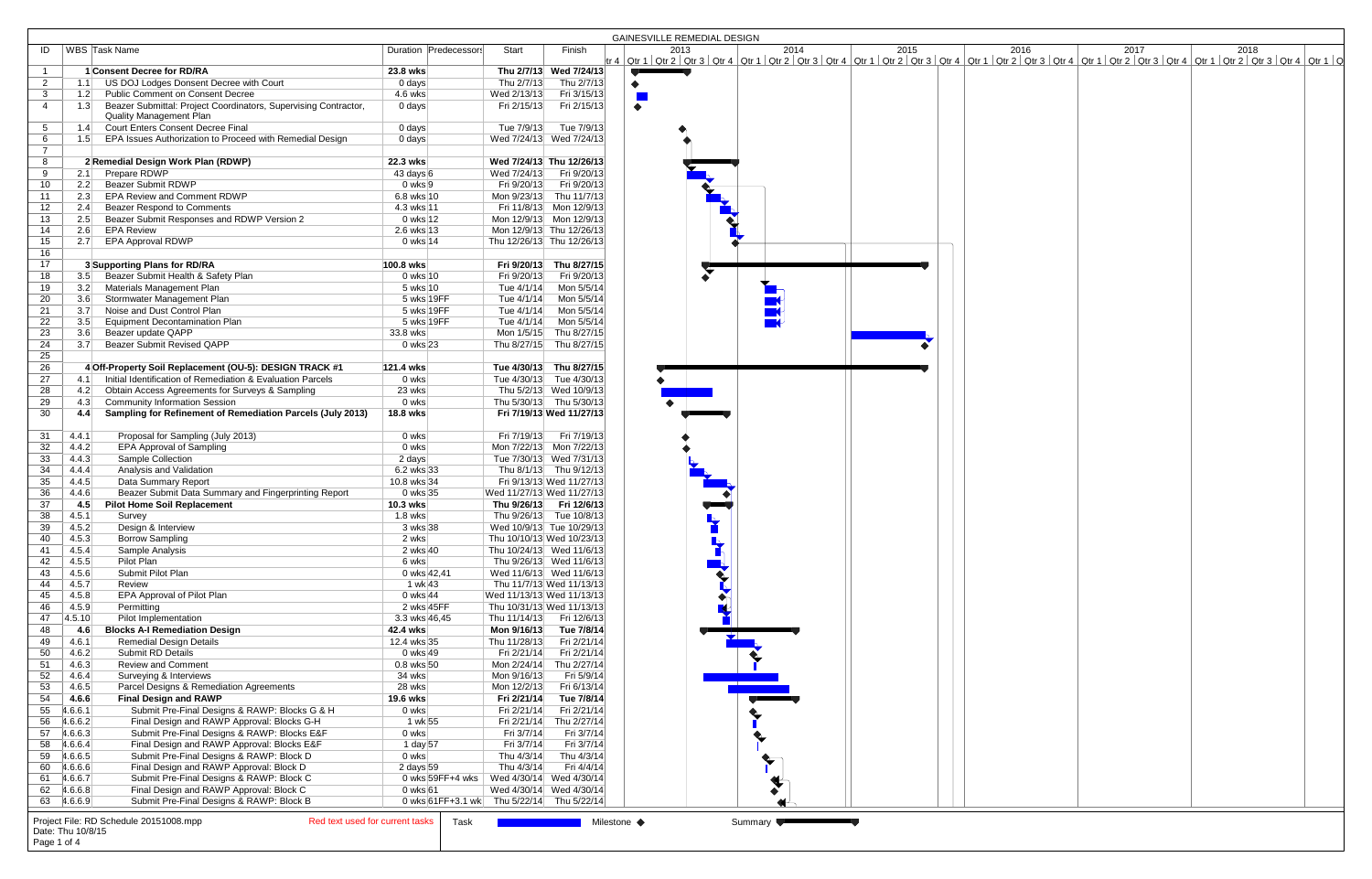|                   |                   |                                                                           |                 |                       |                                           |                           | GAINESVILLE REMEDIAL DESIGN                                                                                                                                                                                                  |
|-------------------|-------------------|---------------------------------------------------------------------------|-----------------|-----------------------|-------------------------------------------|---------------------------|------------------------------------------------------------------------------------------------------------------------------------------------------------------------------------------------------------------------------|
| ID                |                   | WBS   Task Name                                                           |                 | Duration Predecessors | Start                                     | Finish                    | 2014<br>2015<br>2016<br>2017<br>2018<br>2013                                                                                                                                                                                 |
|                   |                   |                                                                           |                 |                       |                                           |                           | tr 4   Qtr 1   Qtr 2   Qtr 3   Qtr 4   Qtr 1   Qtr 2   Qtr 3   Qtr 4   Qtr 1   Qtr 2   Qtr 3   Qtr 4   Qtr 2   Qtr 3   Qtr 4   Qtr 1   Qtr 3   Qtr 4   Qtr 1   Qtr 2   Qtr 3   Qtr 4   Qtr 1   Qtr 2   Qtr 3   Qtr 4   Qtr 1 |
|                   | 64 6.6.10         | Final Design and RAWP Approval: Block B                                   | 0.6 wks 63      |                       |                                           | Thu 5/22/14 Tue 5/27/14   |                                                                                                                                                                                                                              |
| 65                | 6.6.11            | Submit Pre-Final Designs & RAWP: Block A                                  |                 | $0$ wks 63FF+3 wks    | Thu 6/12/14 Thu 6/12/14                   |                           |                                                                                                                                                                                                                              |
| 66                | 6.6.12            | Final Design and RAWP Approval: Block A                                   | 0.6 wks 65      |                       |                                           | Thu 6/12/14 Tue 6/17/14   |                                                                                                                                                                                                                              |
| 67                | 6.6.13            | Submit Pre-Final Designs & RAWP: Block I                                  |                 | 0 wks 65FF+3.5 wk     | Mon 7/7/14                                | Mon 7/7/14                |                                                                                                                                                                                                                              |
| 68                | 6.6.14            | Final Design and RAWP Approval: Block I                                   | 0.2 wks 67      |                       | Tue 7/8/14                                | Tue 7/8/14                |                                                                                                                                                                                                                              |
| 69                | 4.7               | Sampling for Refinement of Remediation Parcels (Feb 2014)                 | 24.8 wks        |                       | Wed 2/19/14 Tue 8/12/14                   |                           |                                                                                                                                                                                                                              |
|                   |                   |                                                                           |                 |                       |                                           |                           |                                                                                                                                                                                                                              |
| 70                | 4.7.1             | Beazer & EPA Sampling                                                     | $0.2$ wks       |                       | Wed 2/19/14 Wed 2/19/14                   |                           |                                                                                                                                                                                                                              |
| 71                | 4.7.2             | Analysis and Validation                                                   | 7.2 wks 70      |                       |                                           | Thu 2/20/14 Thu 4/10/14   |                                                                                                                                                                                                                              |
| 72                | 4.7.3             | Data Summary Report Addendum                                              | 16 wks 71       |                       |                                           | Fri 4/11/14 Thu 7/31/14   |                                                                                                                                                                                                                              |
| 73                | 4.7.4             | Beazer Submit Report Addendum                                             | 0 wks 72        |                       |                                           | Thu 7/31/14 Thu 7/31/14   |                                                                                                                                                                                                                              |
| 74                | 4.7.5             | Call to discuss Report Addendum                                           | 0 wks 73        |                       |                                           | Tue 8/12/14 Tue 8/12/14   |                                                                                                                                                                                                                              |
|                   | 4.8               | <b>Blocks J &amp; K Remediation Design</b>                                | <b>12.2 wks</b> |                       |                                           | Mon 6/2/14 Mon 8/25/14    |                                                                                                                                                                                                                              |
| 75                |                   |                                                                           |                 |                       |                                           |                           |                                                                                                                                                                                                                              |
| 76                | 4.8.1             | Access Agreements for Design                                              | 2 wks           |                       | Mon 6/2/14                                | Fri 6/13/14               |                                                                                                                                                                                                                              |
| 77                | 4.8.2             | Surveying & Interviews                                                    | 5 wks 76        |                       | Mon 6/16/14                               | Fri 7/18/14               |                                                                                                                                                                                                                              |
| 78                | 4.8.3             | <b>Preliminary Design</b>                                                 |                 | 5 wks 77SS+1 wk       | Mon 6/23/14                               | Fri 7/25/14               |                                                                                                                                                                                                                              |
| 79                | 4.8.4             | Pre-Final Design and Access                                               |                 | 7 wks 78SS+1 wk       | Mon 6/30/14                               | Fri 8/15/14               |                                                                                                                                                                                                                              |
| 80                | 4.8.5             | RAWP: Block J                                                             | 0 wks           |                       | Fri 7/25/14                               | Fri 7/25/14               |                                                                                                                                                                                                                              |
| 81                | 4.8.6             | Final Design & RAWP Approval: Block J                                     | 1 wk 80         |                       |                                           | Fri 7/25/14 Thu 7/31/14   |                                                                                                                                                                                                                              |
| 82                | 4.8.7             | RAWP: Block K                                                             | 0 days 79       |                       | Wed 8/20/14 Wed 8/20/14                   |                           |                                                                                                                                                                                                                              |
| 83                | 4.8.8             | Final Design and RAWP Approval: Block K                                   | 4 days 82       |                       | Wed 8/20/14 Mon 8/25/14                   |                           |                                                                                                                                                                                                                              |
| 84                | 4.9               | <b>Community Meetings</b>                                                 | 16.4 wks        |                       | Fri 10/25/13 Tue 2/18/14                  |                           |                                                                                                                                                                                                                              |
| 85                | 4.9.1             | Community Meeting: Landscaping Workshop - City (Oct 26)                   | 2 days          |                       |                                           | Fri 10/25/13 Mon 10/28/13 |                                                                                                                                                                                                                              |
| 86                | 4.9.2             | Community Meeting (Jan 18 2014)                                           | 2 days          |                       |                                           | Fri 1/17/14 Mon 1/20/14   |                                                                                                                                                                                                                              |
| 87                | 4.9.3             | Community Meeting (Feb 18 2014)                                           | 0 wks           |                       |                                           | Tue 2/18/14 Tue 2/18/14   |                                                                                                                                                                                                                              |
| 88                | 4.10              | Implementation of Remedial Action                                         | 39 wks          |                       | Mon 2/17/14 Fri 11/14/14                  |                           |                                                                                                                                                                                                                              |
| 89                | 4.11              | Pre-Final Inspection                                                      | 0 wks 88        |                       | Tue 11/18/14 Tue 11/18/14                 |                           |                                                                                                                                                                                                                              |
| 90                | 4.12              | Prepare Implementation Report                                             | 36.4 wks 88     |                       | Mon 11/17/14 Tue 7/28/15                  |                           |                                                                                                                                                                                                                              |
| 91                | 4.13              | Submit Implementation Report                                              | 0 wks 90        |                       |                                           | Tue 7/28/15 Tue 7/28/15   |                                                                                                                                                                                                                              |
| 92                | 4.14              | EPA Approval of Implementation Report                                     | 0 wks           |                       |                                           | Thu 8/27/15 Thu 8/27/15   |                                                                                                                                                                                                                              |
| 93                |                   |                                                                           |                 |                       |                                           |                           |                                                                                                                                                                                                                              |
| 94                |                   | 5 Cutoff Wall and Stormwater Controls: DESIGN TRACK #2                    | 99.6 wks        |                       | Wed 12/17/14 Fri 11/11/16                 |                           |                                                                                                                                                                                                                              |
| 95                | 5.1               | Pre-Design Work Plan                                                      | 21.2 wks 15     |                       | Wed 12/17/14 Wed 5/13/15                  |                           |                                                                                                                                                                                                                              |
| 96                | 5.2               | Submit Pre-Design Work Plan                                               | 0 wks 95        |                       | Wed 5/13/15 Wed 5/13/15                   |                           |                                                                                                                                                                                                                              |
| 97                | 5.3               | <b>Review and Comment</b>                                                 | 10 wks 96       |                       |                                           | Thu 5/14/15 Wed 7/22/15   |                                                                                                                                                                                                                              |
| 98                | 5.4               | Submit Response to Comments and Revised Plan                              |                 |                       | 0 wks 97FS+5.2 wk Thu 8/27/15 Thu 8/27/15 |                           |                                                                                                                                                                                                                              |
|                   |                   | EPA Approval of Pre-Design Work Plan                                      |                 | 0 wks 98FS+0.2 wk     |                                           | Fri 8/28/15               |                                                                                                                                                                                                                              |
| 99                | 5.5               |                                                                           |                 |                       | Fri 8/28/15                               |                           |                                                                                                                                                                                                                              |
| 100               | 5.6               | <b>Pre-Design Investigation</b>                                           | 28 wks          |                       | Mon 8/31/15                               | Fri 3/11/16               |                                                                                                                                                                                                                              |
| 101               | 5.6.1             | Planning & Preparation                                                    | 4 wks 99        |                       | Mon 8/31/15                               | Fri 9/25/15               |                                                                                                                                                                                                                              |
| 102               | 5.6.2             | <b>Field Work</b>                                                         | 8 wks 101       |                       | Mon 9/28/15                               | Fri 11/20/15              |                                                                                                                                                                                                                              |
| 103               | 5.6.3             | Lab Work                                                                  | 16 wks 102      |                       | Mon 11/23/15                              | Fri 3/11/16               |                                                                                                                                                                                                                              |
| 104               | 5.7               | <b>Preliminary Design</b>                                                 | 5 wks 103       |                       | Mon 3/14/16                               | Fri 4/15/16               |                                                                                                                                                                                                                              |
| 105               | 5.8               | <b>Submit Preliminary Design</b>                                          | 0 wks 104       |                       | Fri 4/15/16                               | Fri 4/15/16               |                                                                                                                                                                                                                              |
| 106               | 5.9               | <b>Review and Comment</b>                                                 | 4 wks 105       |                       | Mon 4/18/16                               | Fri 5/13/16               | <b>Controller Street Bank</b>                                                                                                                                                                                                |
| 107               | 5.10              | Pre-Final Design                                                          | 5 wks 106       |                       | Mon 5/16/16                               | Fri 6/17/16               |                                                                                                                                                                                                                              |
| 108               | 5.11              | <b>Review and Comment</b>                                                 | 5 wks 107       |                       | Mon 6/20/16                               | Fri 7/22/16               |                                                                                                                                                                                                                              |
| 109               | 5.12              | Final Design                                                              | 5 wks 108       |                       | Mon 7/25/16                               | Fri 8/26/16               |                                                                                                                                                                                                                              |
| 110               | 5.13              | Review                                                                    | 3 wks 109       |                       | Mon 8/29/16                               | Fri 9/16/16               |                                                                                                                                                                                                                              |
| 111               | 5.14              | EPA Approval of Final Design                                              | 0 wks 110       |                       |                                           | Fri 9/16/16   Fri 9/16/16 |                                                                                                                                                                                                                              |
| 112               | 5.15              | Prepare RAWP                                                              | 8 wks 111       |                       | Mon 9/19/16 Fri 11/11/16                  |                           |                                                                                                                                                                                                                              |
| 113               |                   | 5.16 Submit RAWP                                                          | 0 wks 112       |                       |                                           | Fri 11/11/16 Fri 11/11/16 |                                                                                                                                                                                                                              |
| 114               |                   |                                                                           |                 |                       |                                           |                           |                                                                                                                                                                                                                              |
| 115               |                   | 6 In-Situ Geochemical Stabilization (ISGS): DESIGN TRACK #3               | 189.6 wks       |                       |                                           | Thu 2/7/13 Mon 9/26/16    |                                                                                                                                                                                                                              |
| 116               | 6.1               | <b>Process Area</b>                                                       | 189.6 wks       |                       |                                           | Thu 2/7/13 Mon 9/26/16    |                                                                                                                                                                                                                              |
| 117               | 6.1.1             | EPA Approval of ISGS Demonstration Work Plan (2012)                       | 0 wks           |                       | Thu 2/7/13                                | Thu 2/7/13                |                                                                                                                                                                                                                              |
| 118               | 6.1.2             | Preliminary Design (included in Demonstration Work Plan)                  | 0 wks           |                       | Thu 2/7/13                                | Thu 2/7/13                |                                                                                                                                                                                                                              |
| 119               | 6.1.3             | Characterization and DNAPL Recovery (began 2012)                          | 32 wks          |                       |                                           | Thu 2/7/13 Wed 9/18/13    |                                                                                                                                                                                                                              |
| 120               | 6.1.4             | Characterization Report and Pilot Test Plan                               | 11.8 wks 119    |                       |                                           | Thu 9/19/13 Tue 12/10/13  |                                                                                                                                                                                                                              |
| 121               | 6.1.5             | Submit Characterization Report and Pilot Test Plan                        | 0 wks 120       |                       | Tue 12/10/13 Tue 12/10/13                 |                           |                                                                                                                                                                                                                              |
| 122               | 6.1.6             | Review and Approval of Pilot Test Plan                                    | 10 wks 121      |                       | Wed 12/11/13 Tue 2/18/14                  |                           |                                                                                                                                                                                                                              |
| 123               | 6.1.7             | <b>Technical Working Group Meeting</b>                                    | 0 wks           |                       | Wed 12/18/13 Wed 12/18/13                 |                           |                                                                                                                                                                                                                              |
| 124               | 6.1.8             | <b>Pilot Injection Testing</b>                                            | 15 wks 122      |                       | Mon 3/17/14 Fri 6/27/14                   |                           |                                                                                                                                                                                                                              |
|                   | $125$ $5.1.8.1$   | Pre-Pilot Testing & Chemical Delivery                                     | 1 wk            |                       | Mon 3/17/14                               | Fri 3/21/14               |                                                                                                                                                                                                                              |
|                   | $126$   $3.1.8.2$ | Pilot Injections                                                          | 3 wks 125       |                       | Mon 3/24/14                               | Fri 4/11/14               |                                                                                                                                                                                                                              |
|                   | $127$ 6.1.8.3     | Borings in Injection Area                                                 |                 |                       |                                           | Fri 6/27/14               |                                                                                                                                                                                                                              |
|                   |                   |                                                                           |                 |                       |                                           |                           |                                                                                                                                                                                                                              |
|                   |                   | Project File: RD Schedule 20151008.mpp<br>Red text used for current tasks |                 | Task                  |                                           |                           | Milestone ◆<br>Summary                                                                                                                                                                                                       |
| Date: Thu 10/8/15 |                   |                                                                           |                 |                       |                                           |                           |                                                                                                                                                                                                                              |
| Page 2 of 4       |                   |                                                                           |                 |                       |                                           |                           |                                                                                                                                                                                                                              |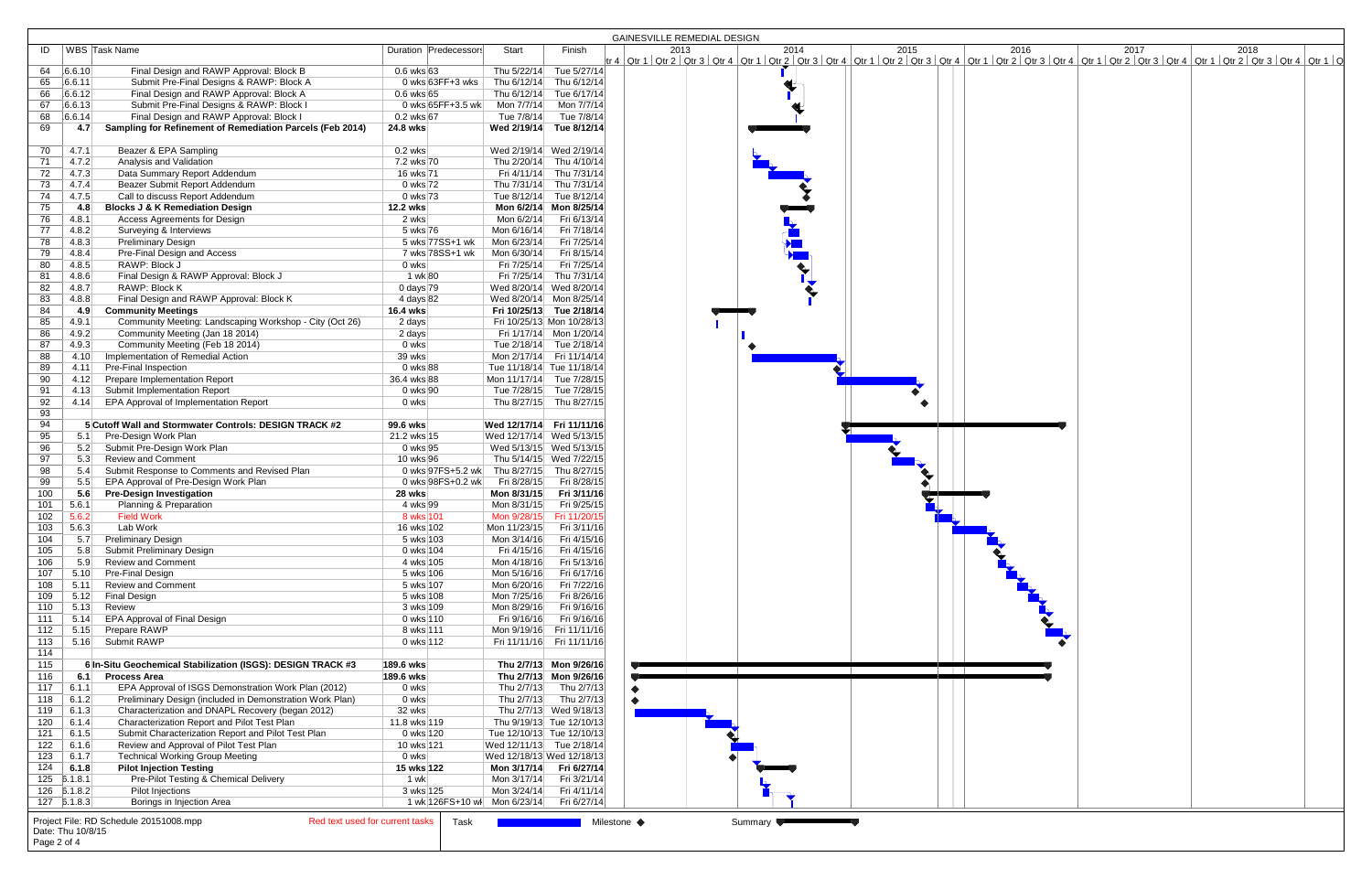|                              |                                                                                        |                          |                            |                                                    | GAINESVILLE REMEDIAL DESIGN                                                                                                                                                                                                  |
|------------------------------|----------------------------------------------------------------------------------------|--------------------------|----------------------------|----------------------------------------------------|------------------------------------------------------------------------------------------------------------------------------------------------------------------------------------------------------------------------------|
| ID                           | WBS Task Name                                                                          | Duration Predecessors    | Start                      | Finish                                             | 2015<br>2017<br>2014<br>2016<br>2018<br>2013                                                                                                                                                                                 |
|                              |                                                                                        |                          |                            |                                                    | tr 4   Qtr 1   Qtr 2   Qtr 3   Qtr 4   Qtr 1   Qtr 2   Qtr 3   Qtr 4   Qtr 1   Qtr 2   Qtr 3   Qtr 4   Qtr 1   Qtr 2   Qtr 3   Qtr 4   Qtr 1   Qtr 3   Qtr 4   Qtr 2   Qtr 3   Qtr 4   Qtr 2   Qtr 3   Qtr 4   Qtr 1   Qtr 2 |
| $128$ 6.1.9<br>$129$ 6.1.10  | <b>Technical Working Group Meeting</b><br>Pre-Final Design                             | 0 wks<br>44 wks 126      | Thu 7/10/14<br>Mon 4/14/14 | Thu 7/10/14<br>Fri 2/13/15                         | $\bullet$                                                                                                                                                                                                                    |
| 130   6.1.11                 | Submit Pre-Final Design                                                                | 0 wks 129                | Fri 2/13/15                | Fri 2/13/15                                        |                                                                                                                                                                                                                              |
| 131   6.1.12                 | <b>Review and Comment</b>                                                              | 6 wks 130                | Mon 2/16/15                | Fri 3/27/15                                        |                                                                                                                                                                                                                              |
| 132 6.1.13                   | Final Design and RAWP                                                                  | 3.2 wks 131              | Mon 3/30/15 Mon 4/20/15    |                                                    |                                                                                                                                                                                                                              |
| 133   6.1.14                 | Submit Final Design and RAWP                                                           | 0 wks 132                | Mon 4/20/15 Mon 4/20/15    |                                                    |                                                                                                                                                                                                                              |
| 134 6.1.15                   | Review                                                                                 | 0.4 wks 133              |                            | Tue 4/21/15 Wed 4/22/15                            |                                                                                                                                                                                                                              |
| $135$ 6.1.16                 | EPA Approval of Final Design and RAWP                                                  | 0 wks 134                | Wed 4/22/15 Wed 4/22/15    |                                                    |                                                                                                                                                                                                                              |
| 136 6.1.17                   | Implementation of Process-Area ISGS Injections                                         | 12 wks 135FS+7 wks       |                            | Tue 7/7/15 Mon 9/28/15                             |                                                                                                                                                                                                                              |
| 137   6.1.18                 | <b>Prepare Implementation Report</b>                                                   | 8 wks 136                | Tue 9/29/15 Mon 11/23/15   |                                                    |                                                                                                                                                                                                                              |
| 138 6.1.19                   | Submit Implementation Report                                                           | 0 wks 137                | Mon 11/30/15 Mon 11/30/15  |                                                    |                                                                                                                                                                                                                              |
| 139 6.1.20                   | Post-Injection Effectiveness Monitoring                                                | 52 wks 136               |                            | Tue 9/29/15 Mon 9/26/16                            |                                                                                                                                                                                                                              |
| 140                          | South Lagoon<br>6.2                                                                    | 100.2 wks                |                            | Mon 9/8/14 Mon 8/8/16                              |                                                                                                                                                                                                                              |
| 141<br>6.2.1                 | Preliminary Design & Design Investigation Work Plan                                    | 32.2 wks                 |                            | Mon 9/8/14 Mon 4/20/15                             |                                                                                                                                                                                                                              |
| 6.2.2<br>142                 | Submit Preliminary Design & Design Investigation Work Plan                             | 0 wks 141                | Mon 4/20/15 Mon 4/20/15    |                                                    |                                                                                                                                                                                                                              |
| 143<br>6.2.3                 | Review and Approval Preliminary Design & Design Investigation                          | 26 wks 142               |                            | Tue 4/21/15 Mon 10/19/15                           |                                                                                                                                                                                                                              |
|                              | <b>Work Plan</b>                                                                       |                          | Tue 10/20/15               | Mon 3/7/16                                         |                                                                                                                                                                                                                              |
| 144<br>6.2.4<br>145<br>6.2.5 | Installation of Borings and DNAPL Recovery Wells<br><b>Collection of Baseline Data</b> | 20 wks 143<br>17 wks 144 |                            |                                                    |                                                                                                                                                                                                                              |
| 146<br>6.2.6                 | Pre-Final Design                                                                       | 12 wks 144               |                            | Tue 3/8/16 Mon 5/30/16                             |                                                                                                                                                                                                                              |
| 147<br>6.2.7                 | Submit Pre-Final Design                                                                | 0 wks 146                | Mon 5/30/16 Mon 5/30/16    |                                                    |                                                                                                                                                                                                                              |
| 6.2.8<br>148                 | <b>Review and Comment</b>                                                              | 3 wks 147                | Tue 5/31/16 Mon 6/20/16    |                                                    |                                                                                                                                                                                                                              |
| 149<br>6.2.9                 | Final Design and RAWP                                                                  | 4 wks 148                |                            | Tue 6/21/16 Mon 7/18/16                            |                                                                                                                                                                                                                              |
| 150   6.2.10                 | Submit Final Design and RAWP                                                           | 0 wks 149                | Mon 7/18/16 Mon 7/18/16    |                                                    |                                                                                                                                                                                                                              |
| $151$ 6.2.11                 | Review                                                                                 | 3 wks 150                |                            | Tue 7/19/16    Mon 8/8/16                          |                                                                                                                                                                                                                              |
| 152   6.2.12                 | EPA Approval of Final Design and RAWP                                                  | 0 wks 151                |                            | Mon 8/8/16    Mon 8/8/16                           |                                                                                                                                                                                                                              |
| 153                          |                                                                                        |                          |                            |                                                    |                                                                                                                                                                                                                              |
| 154                          | 7 In-Situ Solidification/Stabilization (ISS/S): DESIGN TRACK #4                        | <b>152 wks</b>           | Fri 11/27/15 Thu 10/25/18  |                                                    |                                                                                                                                                                                                                              |
| 155                          | Pre-Design Investigation & Treatability Test Workplan<br>7.1                           | 13 wks 15                |                            | Fri 11/27/15 Thu 2/25/16                           |                                                                                                                                                                                                                              |
| 156                          | Beazer Submit Pre-Design Investigation & Treatability Test WP<br>7.2                   | 0 wks 155                |                            | Thu 2/25/16 Thu 2/25/16                            |                                                                                                                                                                                                                              |
| 157                          | Review and Approval<br>7.3                                                             | 8 wks 156                |                            | Fri 2/26/16 Thu 4/21/16                            |                                                                                                                                                                                                                              |
| 158                          | Conduct Pre-Design Investigation & Treatability Test<br>7.4                            | 34 wks 157               |                            | Fri 4/22/16 Thu 12/15/16                           |                                                                                                                                                                                                                              |
| 159                          | 7.5<br>Pilot Test Workplan                                                             | 12 wks 158               | Fri 12/16/16               | Thu 3/9/17                                         |                                                                                                                                                                                                                              |
| 160                          | Beazer Submit Pilot Test Workplan<br>7.6                                               | 0 wks 159                | Thu 3/9/17                 | Thu 3/9/17                                         |                                                                                                                                                                                                                              |
| 161                          | Review and Approval<br>7.7                                                             | 8 wks 160                | Fri 3/10/17                | Thu 5/4/17                                         |                                                                                                                                                                                                                              |
| 162                          | <b>Conduct Pilot Test</b><br>7.8                                                       | 13 wks 161               | Fri 5/5/17                 | Thu 8/3/17                                         |                                                                                                                                                                                                                              |
| 163                          | <b>Preliminary Design</b><br>7.9                                                       | 13 wks 162               |                            | Fri 8/4/17 Thu 11/2/17                             |                                                                                                                                                                                                                              |
| 164<br>7.10<br>165<br>7.11   | Submit Preliminary Design<br>Review and Comment                                        | 0 wks 163<br>10 wks 164  |                            | Thu 11/2/17 Thu 11/2/17<br>Fri 11/3/17 Thu 1/11/18 |                                                                                                                                                                                                                              |
| 166<br>7.12                  | Pre-Final Design                                                                       | 13 wks 165               |                            | Fri 1/12/18 Thu 4/12/18                            |                                                                                                                                                                                                                              |
| 7.13<br>167                  | <b>Review and Comment</b>                                                              | 10 wks 166               | Fri 4/13/18                | Thu 6/21/18                                        |                                                                                                                                                                                                                              |
| 168<br>7.14                  | Final Design                                                                           | 6 wks 167                | Fri 6/22/18                | Thu 8/2/18                                         |                                                                                                                                                                                                                              |
| 169<br>7.15                  | Review and Approval                                                                    | 4 wks 168                |                            | Fri 8/3/18 Thu 8/30/18                             |                                                                                                                                                                                                                              |
| 7.16<br>170                  | EPA Approval of Final Design                                                           | 0 wks 169                |                            | Thu 8/30/18 Thu 8/30/18                            |                                                                                                                                                                                                                              |
| 171<br>7.17                  | Prepare RAWP                                                                           | 8 wks 170                |                            | Fri 8/31/18 Thu 10/25/18                           |                                                                                                                                                                                                                              |
| 172                          | 7.18 Submit RAWP                                                                       | 0 wks 171                | Thu 10/25/18 Thu 10/25/18  |                                                    |                                                                                                                                                                                                                              |
| 173                          |                                                                                        |                          |                            |                                                    |                                                                                                                                                                                                                              |
| 174                          | 8 Other Engineered Components: DESIGN TRACK #5                                         | 87 wks                   | Mon 1/4/16                 | Fri 9/1/17                                         |                                                                                                                                                                                                                              |
| $\overline{175}$             | Pre-Design Work Plan<br>8.1                                                            | 6 wks                    | Mon 1/4/16                 | Fri 2/12/16                                        |                                                                                                                                                                                                                              |
| 176                          | Submit Pre-Design Work Plan<br>8.2                                                     | 0 wks 175                | Fri 2/12/16                | Fri 2/12/16                                        |                                                                                                                                                                                                                              |
| 177                          | Review and Approval<br>8.3                                                             | 6 wks 176                | Mon 2/15/16                | Fri 3/25/16                                        |                                                                                                                                                                                                                              |
| 178                          | EPA Approval of Pre-Design Work Plan<br>8.4<br>Pre-Design Investigation                | 0 wks 177<br>26 wks 178  | Fri 3/25/16                | Fri 3/25/16                                        |                                                                                                                                                                                                                              |
| 179<br>180                   | 8.5<br><b>Preliminary Design</b><br>8.6                                                | 6 wks 179                | Mon 3/28/16<br>Mon 9/26/16 | Fri 9/23/16<br>Fri 11/4/16                         |                                                                                                                                                                                                                              |
| 181                          | <b>Submit Preliminary Design</b><br>8.7                                                | 0 wks 180                | Fri 11/4/16                | Fri 11/4/16                                        |                                                                                                                                                                                                                              |
| 182                          | <b>Review and Comment</b><br>8.8                                                       | 6 wks 181                | Mon 11/7/16                | Fri 12/16/16                                       |                                                                                                                                                                                                                              |
| 183                          | Pre-Final Design<br>8.9                                                                | 13 wks 182               | Mon 12/19/16               | Fri 3/17/17                                        |                                                                                                                                                                                                                              |
| 184                          | <b>Review and Comment</b><br>8.10                                                      | 6 wks 183                | Mon 3/20/17                | Fri 4/28/17                                        |                                                                                                                                                                                                                              |
| 185<br>8.11                  | <b>Final Design</b>                                                                    | 6 wks 184                | Mon 5/1/17                 | Fri 6/9/17                                         |                                                                                                                                                                                                                              |
| 186<br>8.12                  | Review                                                                                 | 4 wks 185                | Mon 6/12/17                | Fri 7/7/17                                         |                                                                                                                                                                                                                              |
| 187<br>8.13                  | EPA Approval of Final Design                                                           | 0 wks 186                | Fri 7/7/17                 | Fri 7/7/17                                         |                                                                                                                                                                                                                              |
| 188<br>8.14                  | Prepare RAWP                                                                           | 8 wks 187                | Mon 7/10/17                | Fri 9/1/17                                         |                                                                                                                                                                                                                              |
| 189                          | 8.15 Submit RAWP                                                                       | 0 wks 188                | Fri 9/1/17                 | Fri 9/1/17                                         |                                                                                                                                                                                                                              |
| 190                          |                                                                                        |                          |                            |                                                    |                                                                                                                                                                                                                              |
| 191                          | 9 Institutional Control                                                                | 173.8 wks                |                            | Tue 7/9/13   Fri 11/4/16                           |                                                                                                                                                                                                                              |
|                              |                                                                                        |                          |                            |                                                    |                                                                                                                                                                                                                              |
| Date: Thu 10/8/15            | Red text used for current tasks<br>Project File: RD Schedule 20151008.mpp              | Task                     |                            |                                                    | Milestone ◆<br>Summary                                                                                                                                                                                                       |
| Page 3 of 4                  |                                                                                        |                          |                            |                                                    |                                                                                                                                                                                                                              |